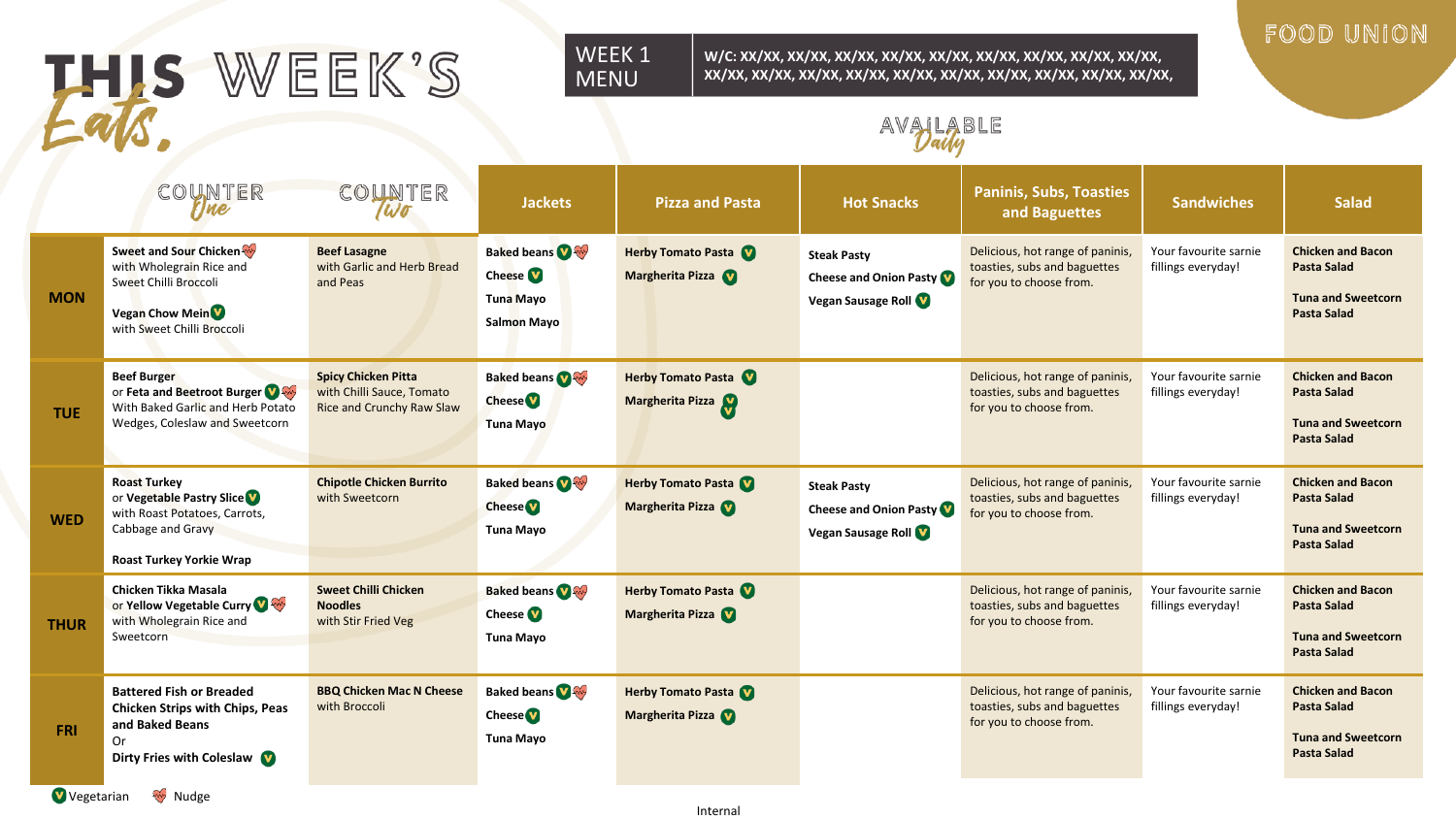# THIS WEEK'S

#### WEEK 2 MENU

**W/C: XX/XX, XX/XX, XX/XX, XX/XX, XX/XX, XX/XX, XX/XX, XX/XX, XX/XX, XX/XX, XX/XX, XX/XX, XX/XX, XX/XX, XX/XX, XX/XX, XX/XX, XX/XX, XX/XX,** 

# FOOD UNION

AVAILABLE

|             | COUNTER<br>rjne                                                                                                                                                 | COUNTER<br>Wo                                                                         | <b>Jackets</b>                                                                      | <b>Pizza and Pasta</b>                                                                | <b>Hot Snacks</b>                                                                               | <b>Paninis, Subs, Toasties</b><br>and Baguettes                                             | <b>Sandwiches</b>                           | <b>Salad</b>                                                                                      |
|-------------|-----------------------------------------------------------------------------------------------------------------------------------------------------------------|---------------------------------------------------------------------------------------|-------------------------------------------------------------------------------------|---------------------------------------------------------------------------------------|-------------------------------------------------------------------------------------------------|---------------------------------------------------------------------------------------------|---------------------------------------------|---------------------------------------------------------------------------------------------------|
| <b>MON</b>  | <b>Topped Mac N Cheese</b><br>(BBQ Chicken, Cajun Pulled Pork or<br><b>V</b><br>Crispy Cauliflower)<br>with Sweetcorn                                           | <b>Chipotle Chicken Soft Taco</b><br>with Mexican Yellow Rice and<br>Sweetcorn        | Baked beans<br><b>V</b> Styles<br><b>V</b><br>Cheese<br>Tuna Mayo                   | $\bullet$<br><b>Herby Tomato Pasta</b><br>$\bullet$<br><b>Margherita Pizza</b>        |                                                                                                 | Delicious, hot range of paninis.<br>toasties, subs and baguettes<br>for you to choose from. | Your favourite sarnie<br>fillings everyday! | <b>Chicken and Bacon</b><br><b>Pasta Salad</b><br><b>Tuna and Sweetcorn</b><br><b>Pasta Salad</b> |
| <b>TUE</b>  | <b>Beef Lasagne or</b><br>V<br>Vegetable Lasagne<br>served with Garlic & Herb Bread &<br>Broccoli & Peas                                                        | <b>Sweet Chilli Chicken Noodles</b><br>with Stir Fried Veg                            | <b>V</b><br><b>Baked beans</b><br>V<br>Cheese<br>Tuna Mayo                          | $\boldsymbol{0}$<br><b>Herby Tomato Pasta</b><br>$\bullet$<br><b>Margherita Pizza</b> |                                                                                                 | Delicious, hot range of paninis,<br>toasties, subs and baguettes<br>for you to choose from. | Your favourite sarnie<br>fillings everyday! | <b>Chicken and Bacon</b><br><b>Pasta Salad</b><br><b>Tuna and Sweetcorn</b><br><b>Pasta Salad</b> |
| <b>WED</b>  | Roast Pork with Stuffing & Apple or<br>Sweet Potato & Chickpea Roast<br>with Roast Potatoes, Carrots,<br>Cabbage and Gravy<br><b>Roast Pork Yorkie Wrap</b>     | <b>Beef Burger</b><br>with Garlic and Herb Potato<br><b>Wedges and Coleslaw</b>       | <b>V ANY</b><br><b>Baked beans</b><br>V<br>Cheese<br><b>Tuna Mayo</b>               | $\bullet$<br><b>Herby Tomato Pasta</b><br>$\bullet$<br><b>Margherita Pizza</b>        | <b>Steak Pasty</b><br><b>Cheese and Onion Pasty</b><br>$\mathbf v$<br><b>Vegan Sausage Roll</b> | Delicious, hot range of paninis,<br>pasties, subs and baguettes<br>for you to choose from.  | Your favourite sarnie<br>fillings everyday! | <b>Chicken and Bacon</b><br><b>Pasta Salad</b><br><b>Tuna and Sweetcorn</b><br><b>Pasta Salad</b> |
| <b>THUR</b> | Cajun Chicken Sandwich or Chicken<br><b>Pitta</b> with a choice of Sauces<br><b>Blackeye Bean Veggie Burger</b><br>with Fajita Wedges, Corn Slaw &<br>Sweetcorn | E<br><b>Chicken Korma</b><br>with Wholegrain Rice and<br><b>Valley</b> Cucumber Raita | <b>V</b> W<br><b>Baked beans</b><br>$\mathbf v$<br><b>Cheese</b><br>Tuna Mayo       | $\bullet$<br><b>Herby Tomato Pasta</b><br>$\bullet$<br><b>Margherita Pizza</b>        |                                                                                                 | Delicious, hot range of paninis,<br>toasties, subs and baguettes<br>for you to choose from. | Your favourite sarnie<br>fillings everyday! | <b>Chicken and Bacon</b><br><b>Pasta Salad</b><br><b>Tuna and Sweetcorn</b><br><b>Pasta Salad</b> |
| <b>FRI</b>  | <b>Battered Fish</b><br><b>Breaded Chicken Strips</b><br>Vegan Sausage Roll V<br>with Chips, Baked Beans and Peas                                               | ay<br><b>Chicken Burrito</b><br>with Broccoli                                         | <b>V</b> Ave<br><b>Baked beans</b><br><b>V</b><br><b>Cheese</b><br><b>Tuna Mayo</b> | $\bullet$<br><b>Herby Tomato Pasta</b><br>$\bullet$<br><b>Margherita Pizza</b>        | <b>Steak Pasty</b><br><b>Cheese and Onion Pasty</b><br>V)<br><b>Vegan Sausage Roll</b>          | Delicious, hot range of paninis,<br>toasties, subs and baguettes<br>for you to choose from. | Your favourite sarnie<br>fillings everyday! | <b>Chicken and Bacon</b><br><b>Pasta Salad</b><br><b>Tuna and Sweetcorn</b><br><b>Pasta Salad</b> |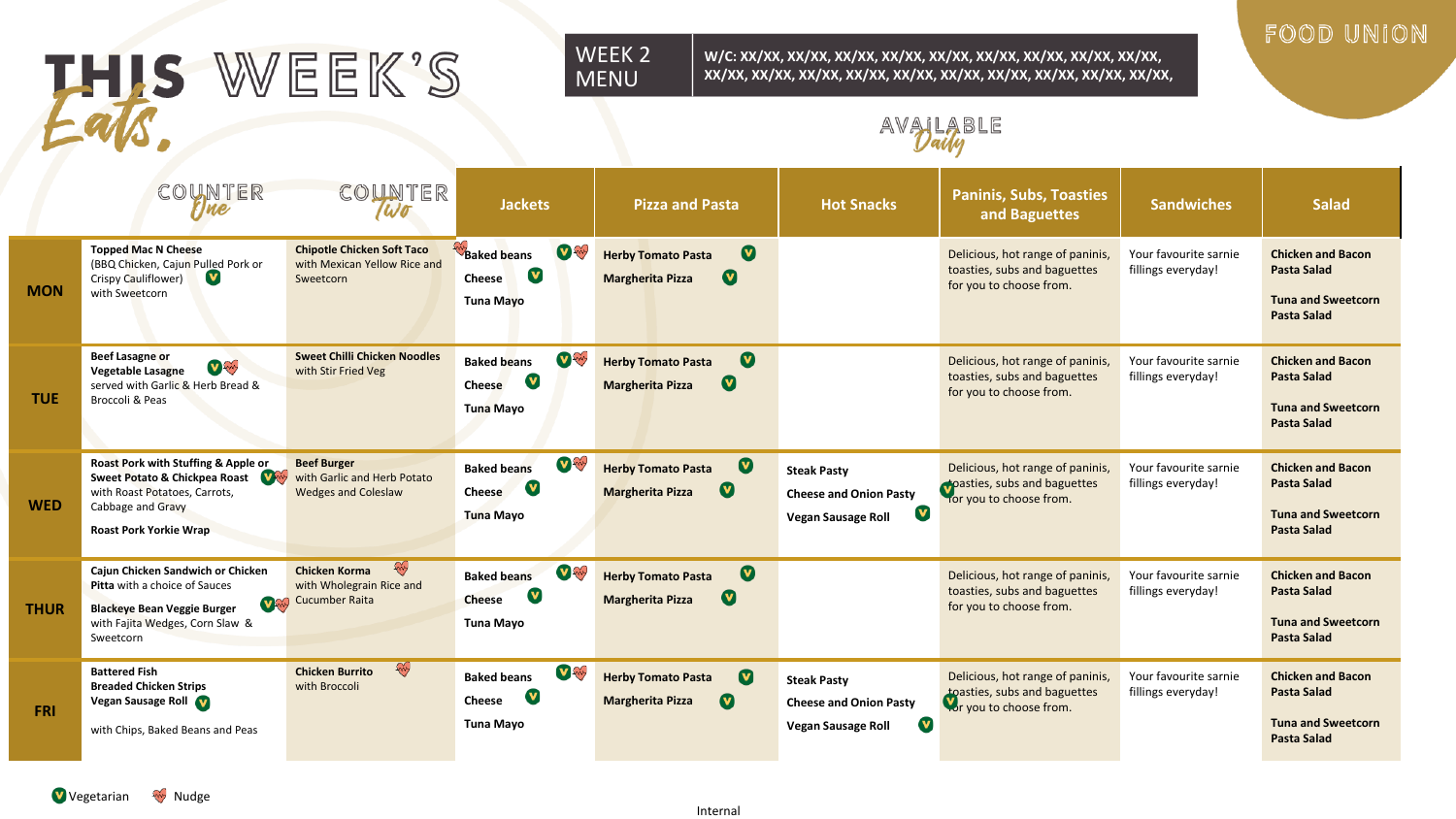# THIS WEEK'S

#### WEEK 3 MENU

**W/C: XX/XX, XX/XX, XX/XX, XX/XX, XX/XX, XX/XX, XX/XX, XX/XX, XX/XX, XX/XX, XX/XX, XX/XX, XX/XX, XX/XX, XX/XX, XX/XX, XX/XX, XX/XX, XX/XX,** 

 $A \setminus A \setminus A \cap A \cap A \cap A \cap B \cap B$ 

# FOOD UNION

|             |                                                                                                                                                  |                                                                                                                          | AVALADLE                                                                 |                                                                                    |                                                                                                                |                                                                                             |                                             |                                                                                                   |
|-------------|--------------------------------------------------------------------------------------------------------------------------------------------------|--------------------------------------------------------------------------------------------------------------------------|--------------------------------------------------------------------------|------------------------------------------------------------------------------------|----------------------------------------------------------------------------------------------------------------|---------------------------------------------------------------------------------------------|---------------------------------------------|---------------------------------------------------------------------------------------------------|
|             | COUNTER<br>me                                                                                                                                    | COUNTER<br>Wo                                                                                                            | <b>Jackets</b>                                                           | <b>Pizza and Pasta</b>                                                             | <b>Hot Snacks</b>                                                                                              | <b>Paninis, Subs, Toasties</b><br>and Baguettes                                             | <b>Sandwiches</b>                           | <b>Salad</b>                                                                                      |
| <b>MON</b>  | <b>Pulled Beef Burrito</b><br>or<br>Veggie Burrito<br>with Sweetcorn W                                                                           | <b>Topped Mac N Cheese</b><br>(BBQ Chicken, Cajun Pulled<br>Pork or Crispy Cauliflower)<br>$\mathbf v$<br>with Sweetcorn | <b>Baked beans</b><br><b>V</b> JAMP<br><b>Cheese</b><br><b>Tuna Mayo</b> | <b>Herby Tomato Pasta</b><br>$\mathbf v$<br><b>Margherita Pizza</b>                |                                                                                                                | Delicious, hot range of paninis,<br>toasties, subs and baguettes<br>for you to choose from. | Your favourite sarnie<br>fillings everyday! | <b>Chicken and Bacon</b><br><b>Pasta Salad</b><br><b>Tuna and Sweetcorn</b><br><b>Pasta Salad</b> |
| <b>TUE</b>  | Cajun Chicken Sandwich or Chicken<br>Pitta with a choice of Sauces<br>Or<br><b>Incredible Burger</b><br>with Chipotle Wed William Slaw &<br>Peas | <b>Chicken Chow Mein</b><br>with Stir Fried Veg (W)                                                                      | <b>Baked beans</b><br><b>V</b> in<br><b>Cheese</b><br>Tuna Mayo          | <b>Herby Tomato Pasta</b><br>$\mathbf v$<br><b>Margherita Pizza</b>                | <b>Steak Pasty</b><br>Cheese and Onion Pasty<br>$\mathbf v$<br>Vegan Sausage Roll<br>$\mathbf v$               | Delicious, hot range of paninis,<br>toasties, subs and baguettes<br>for you to choose from. | Your favourite sarnie<br>fillings everyday! | <b>Chicken and Bacon</b><br><b>Pasta Salad</b><br><b>Tuna and Sweetcorn</b><br><b>Pasta Salad</b> |
| <b>WED</b>  | <b>Roast Glazed Ham or</b><br><b>Cheesy Veg Pie</b><br>with Roast Potat vs, Carrots,<br>Cabbage and Gravy<br><b>Roast Gammon Yorkie Wrap</b>     | <b>New York Quorn Dog</b><br>with Paprika Wedges<br>and Apple Slaw                                                       | <b>Baked beans</b><br><b>V</b> AM<br>Cheese<br><b>Tuna Mayo</b>          | <b>Herby Tomato Pasta</b><br><b>Margherita Pizza</b>                               |                                                                                                                | Delicious, hot range of paninis,<br>toasties, subs and baguettes<br>for you to choose from. | Your favourite sarnie<br>fillings everyday! | <b>Chicken and Bacon</b><br><b>Pasta Salad</b><br><b>Tuna and Sweetcorn</b><br><b>Pasta Salad</b> |
| <b>THUR</b> | Thai Red Chicken Curry or<br>Vegan Thai Green Vegetable Curry<br>and Wholegrain Rice<br>$\mathbf v$<br>with Lime Spiced Swee worn                | <b>Beef Lasagne</b><br>with Garlic & Herb Bread<br>and Broccoli                                                          | <b>Baked beans</b><br>V<br><b>Cheese</b><br><b>Tuna Mayo</b>             | <b>Herby Tomato Pasta</b><br>$\mathbf v$<br><b>Margherita Pizza</b><br>$\mathbf v$ | <b>Steak Pasty</b><br><b>Cheese and Onion Pasty</b><br>$\mathbf v$<br><b>Vegan Sausage Roll</b><br>$\mathbf v$ | Delicious, hot range of paninis,<br>toasties, subs and baguettes<br>for you to choose from. | Your favourite sarnie<br>fillings everyday! | <b>Chicken and Bacon</b><br><b>Pasta Salad</b><br><b>Tuna and Sweetcorn</b><br><b>Pasta Salad</b> |
| <b>FRI</b>  | <b>Battered Fish or Breaded Chicken</b><br>Strips with Chips, Peas and Baked<br><b>Beans</b><br><b>Or</b><br>Dirty Fries with Coleslaw           | <b>Mexican Chicken Quesadilla</b><br>with Lime and Coriander Rice<br>and Corn Slaw                                       | <b>Baked beans</b><br>V W<br><b>Cheese</b><br>Tuna Mayo                  | <b>Herby Tomato Pasta</b><br><b>Margherita Pizza</b><br>[V                         |                                                                                                                | Delicious, hot range of paninis,<br>toasties, subs and baguettes<br>for you to choose from. | Your favourite sarnie<br>fillings everyday! | <b>Chicken and Bacon</b><br><b>Pasta Salad</b><br><b>Tuna and Sweetcorn</b><br><b>Pasta Salad</b> |

Vegetarian **W** Nudge

Internal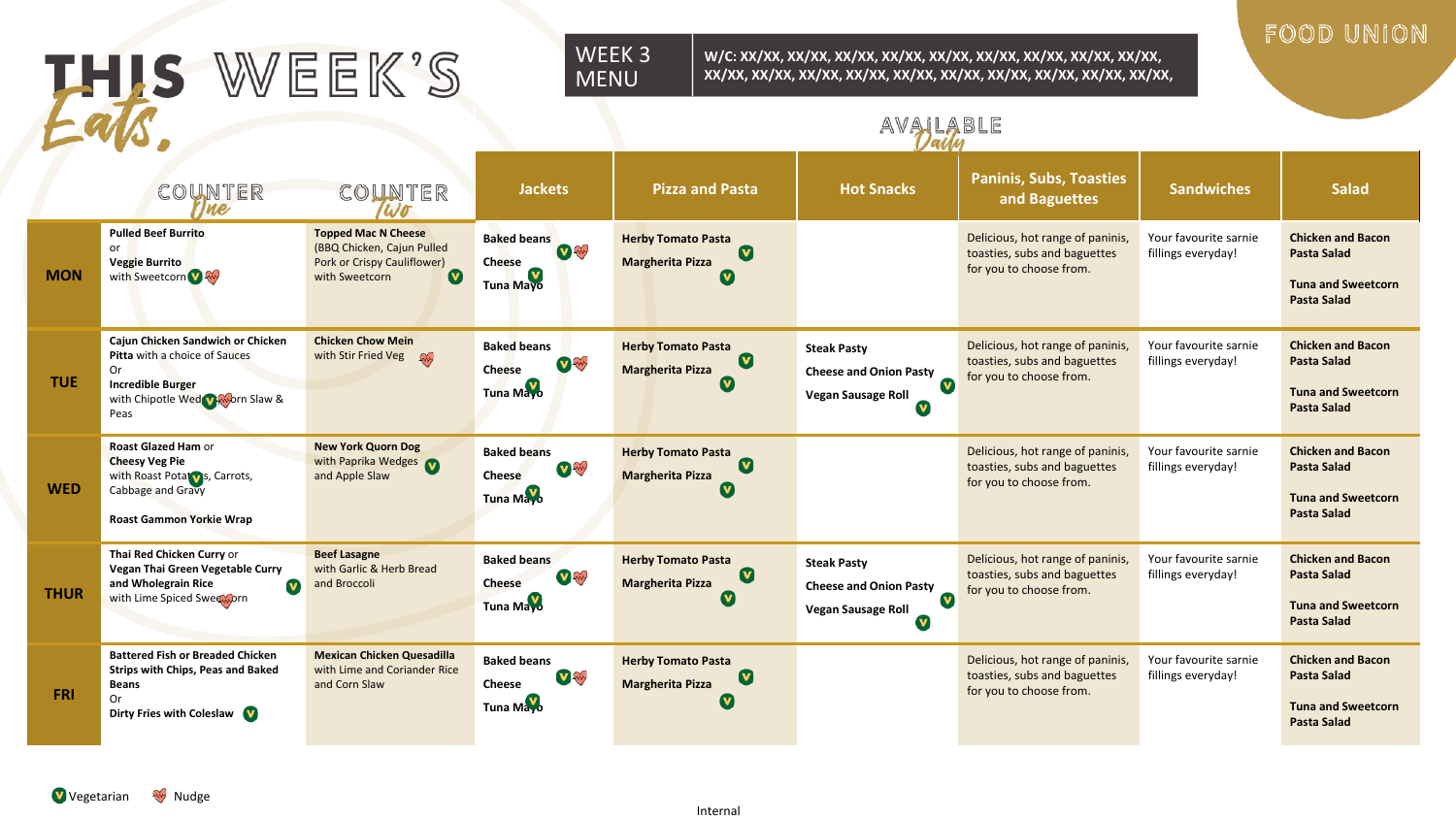## THIS WEEK'S WEEK X MENU **ADDITIONAL JACKET POTATO FILLINGS**

**W/C: XX/XX, XX/XX, XX/XX, XX/XX, XX/XX, XX/XX, XX/XX, XX/XX, XX/XX, XX/XX, XX/XX, XX/XX, XX/XX, XX/XX, XX/XX, XX/XX, XX/XX, XX/XX, XX/XX,** 



**MON TUE WED THUR FRI Week One - Three Bolognese**

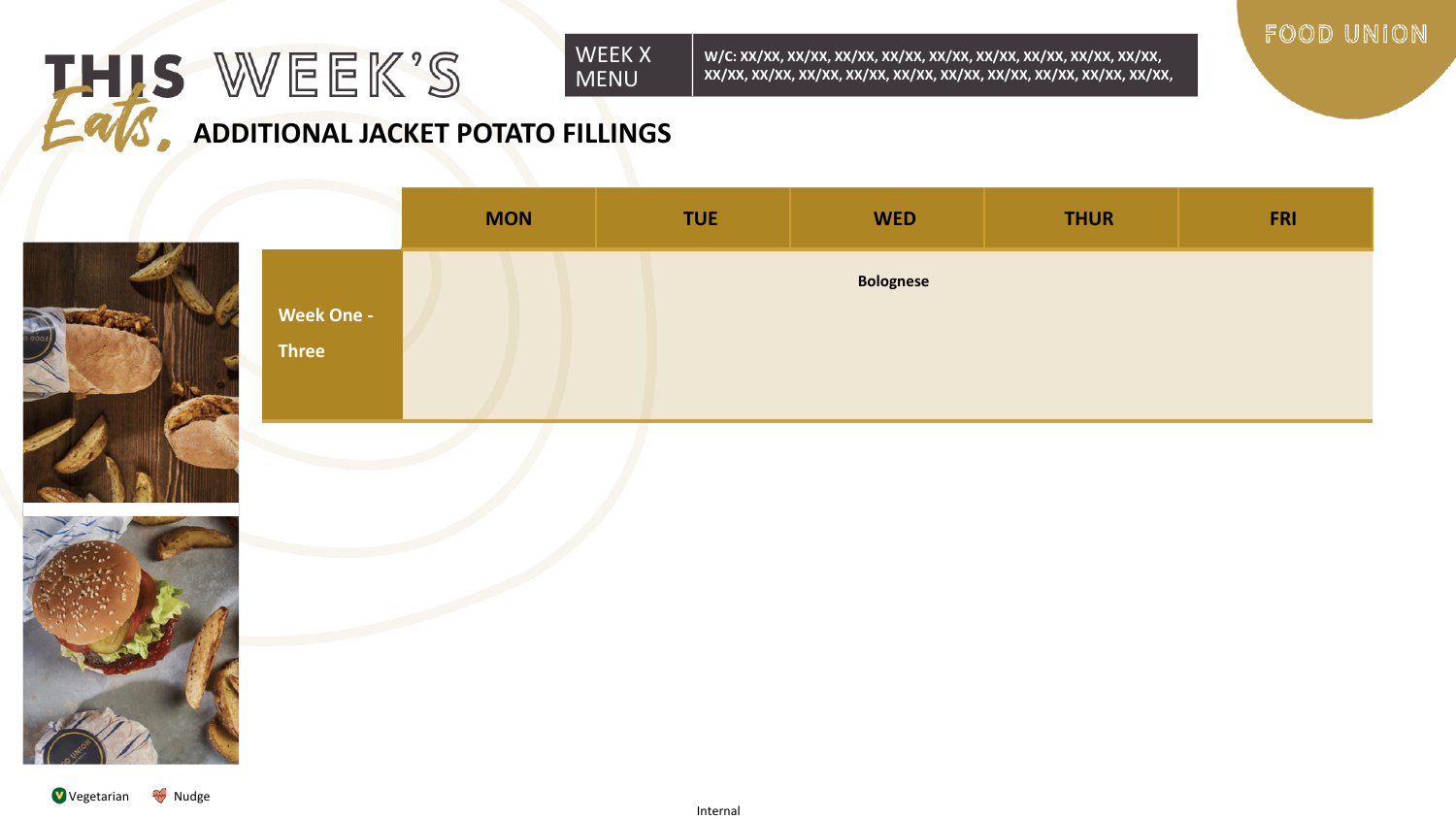

**W/C: XX/XX, XX/XX, XX/XX, XX/XX, XX/XX, XX/XX, XX/XX, XX/XX, XX/XX, XX/XX, XX/XX, XX/XX, XX/XX, XX/XX, XX/XX, XX/XX, XX/XX, XX/XX, XX/XX,** 

**MON TUE WED THUR FRI**

# FOOD UNION



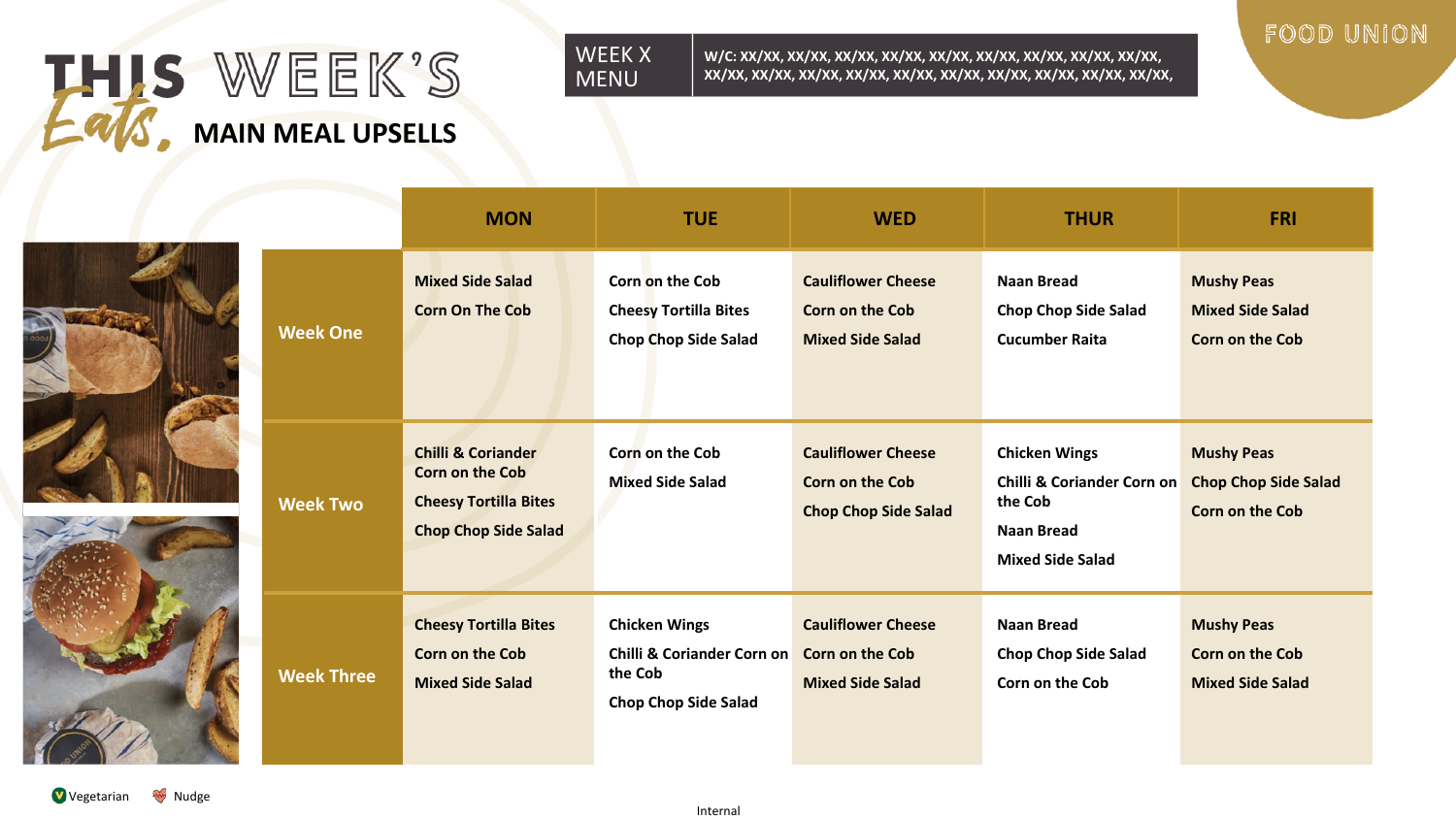**W/C: XX/XX, XX/XX, XX/XX, XX/XX, XX/XX, XX/XX, XX/XX, XX/XX, XX/XX, XX/XX, XX/XX, XX/XX, XX/XX, XX/XX, XX/XX, XX/XX, XX/XX, XX/XX, XX/XX,** 



# **SANDWICHES, SUBS, PANINIS, TOASTIES & BAGUETTES**



THIS WEEK'S

| All sandwiches available on white or brown           | <b>SERVED DAILY</b>                                                                                                                |                                                                                                                             |                                                                                                                        |                                      |  |
|------------------------------------------------------|------------------------------------------------------------------------------------------------------------------------------------|-----------------------------------------------------------------------------------------------------------------------------|------------------------------------------------------------------------------------------------------------------------|--------------------------------------|--|
| <b>Sandwiches - Must Cook</b>                        | <b>Cheese Sandwich</b><br><b>Ham Sandwich</b><br><b>Chicken and Bacon Sandwich</b>                                                 |                                                                                                                             |                                                                                                                        |                                      |  |
| <b>Additional Options</b>                            | <b>Egg Mayo Sandwich</b><br>Cheese Ploughman's Sandwich<br><b>Vegan Cheese Sandwich</b>                                            | <b>Cheese Salad Sandwich</b><br><b>BLT Sandwich</b><br><b>Chicken Mayo Sandwich</b>                                         | <b>Tuna Mayo Sandwich</b><br>Cheese & Tomato Sandwich<br><b>Cheese &amp; Pickle Sandwich</b><br><b>V</b>               | <b>Tuna &amp; Sweetcorn Sandwich</b> |  |
| Subs (Full Sized & Demi) - Must Cook One<br>Only     | Vegan Vege Ball Marinara Sub<br><b>Chicken Teriyaki Sub</b><br><b>Chicken Tikka Sub</b>                                            | <b>Ham and Chicken Melt Sub</b>                                                                                             |                                                                                                                        |                                      |  |
| Paninis (Full Sized & Demi) - Must Cook              | <b>Ham &amp; Cheese Panini</b><br><b>Cheese &amp; Tomato Sauce Panini</b>                                                          |                                                                                                                             |                                                                                                                        |                                      |  |
| <b>Additional Options</b>                            | <b>Chicken and Bacon Toastie</b><br><b>Cheese and Bean Toastie VI</b><br><b>Tuna Melt Panini</b>                                   | Chicken Teriyaki Panini<br><b>Vegan Cheese &amp; Tomato Sauce</b><br>Panini <sup>(</sup><br>Vegan Cheese & Bean Toastie     | <b>BBQ Chicken Panini</b><br><b>Ham &amp; Cheese Toastie</b>                                                           |                                      |  |
| <b>Baguettes (Full Sized &amp; Demi) - Must Cook</b> | <b>BLT Baguette</b><br><b>Ham Salad Baguette</b><br><b>Cheese Baguette</b>                                                         |                                                                                                                             |                                                                                                                        |                                      |  |
| <b>Additional Options - Baguettes &amp; Wraps</b>    | Vegan Cheese & Pickle Baguette<br><b>Chicken Mayo Baguette</b><br><b>Tuna Mayo Baguette</b><br><b>Chicken &amp; Bacon Baguette</b> | <b>Tuna &amp; Sweetcorn Baguette</b><br><b>Cheese &amp; Ham Baguette</b><br>Cheese & Pickle Baguette<br><b>Ham Baguette</b> | $\bullet$<br><b>Cheese Salad Wrap</b><br>Pepper & Houmous Wrap<br><b>Tuna Crunch Wrap</b><br><b>Chicken Salad Wrap</b> |                                      |  |

Vegetarian W Nudge

Internal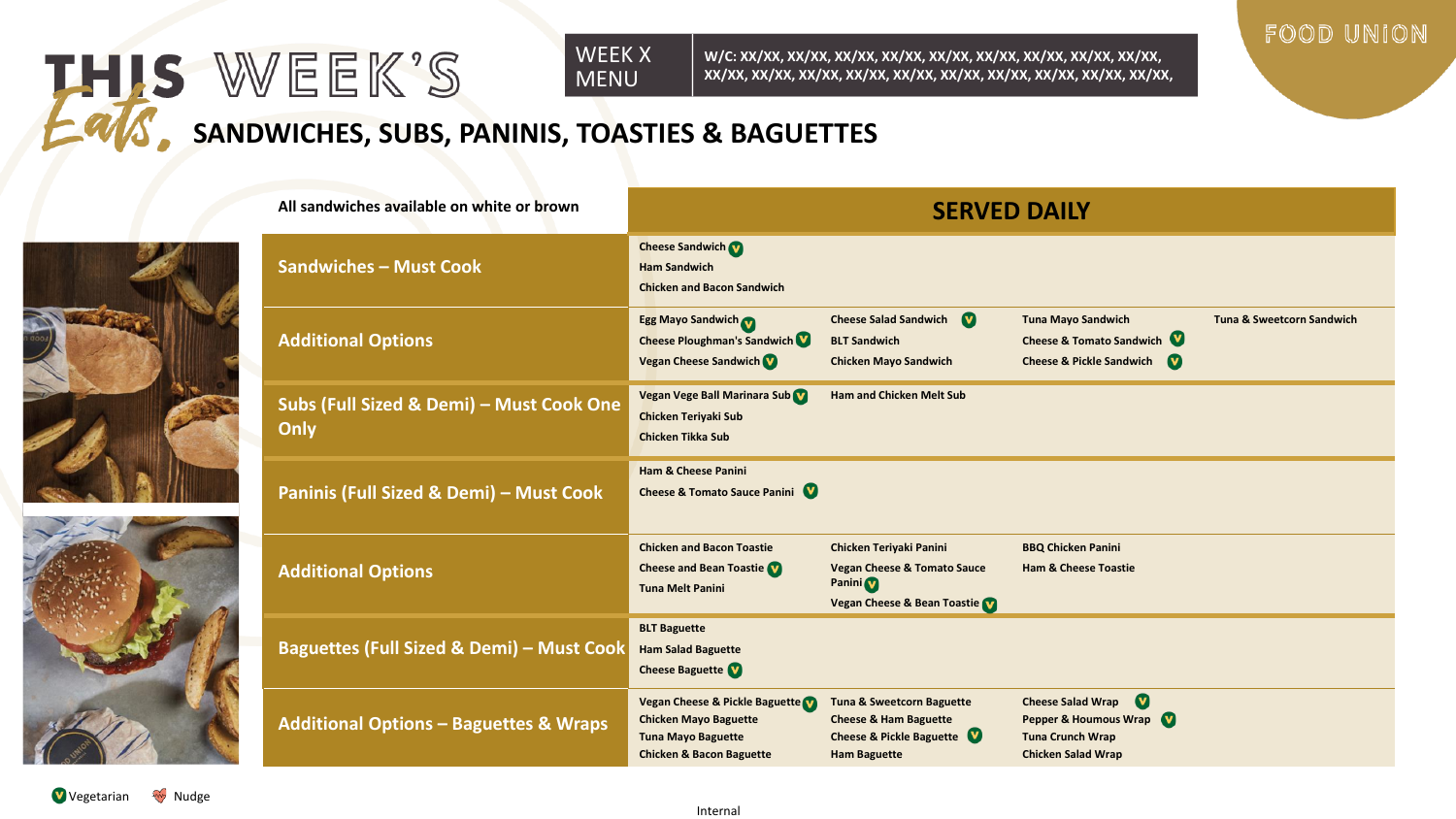**W/C: XX/XX, XX/XX, XX/XX, XX/XX, XX/XX, XX/XX, XX/XX, XX/XX, XX/XX, XX/XX, XX/XX, XX/XX, XX/XX, XX/XX, XX/XX, XX/XX, XX/XX, XX/XX, XX/XX,** 



**SANDWICH/PANINIS/TOASTIES/SUBS/BAGUETTES- UPSELLS**



THIS WEEK'S

|                                     | <b>MON</b>                                             | <b>TUE</b>                  | <b>WED</b>                                             | <b>THUR</b>                 | <b>FRI</b>                                             |
|-------------------------------------|--------------------------------------------------------|-----------------------------|--------------------------------------------------------|-----------------------------|--------------------------------------------------------|
| <b>Must Cook</b>                    | <b>Mixed Side Salad</b>                                | <b>Chop Chop Side Salad</b> | <b>Mixed Side Salad</b>                                | <b>Chop Chop Side Salad</b> | <b>Mixed Side Salad</b>                                |
| <b>Additional</b><br><b>Options</b> | <b>Baked Garlic &amp; Herb</b><br><b>Potato Wedges</b> | <b>Fajita Potato Wedges</b> | <b>Baked Garlic &amp; Herb</b><br><b>Potato Wedges</b> | <b>Cajun Potato Wedges</b>  | <b>Baked Garlic &amp; Herb</b><br><b>Potato Wedges</b> |

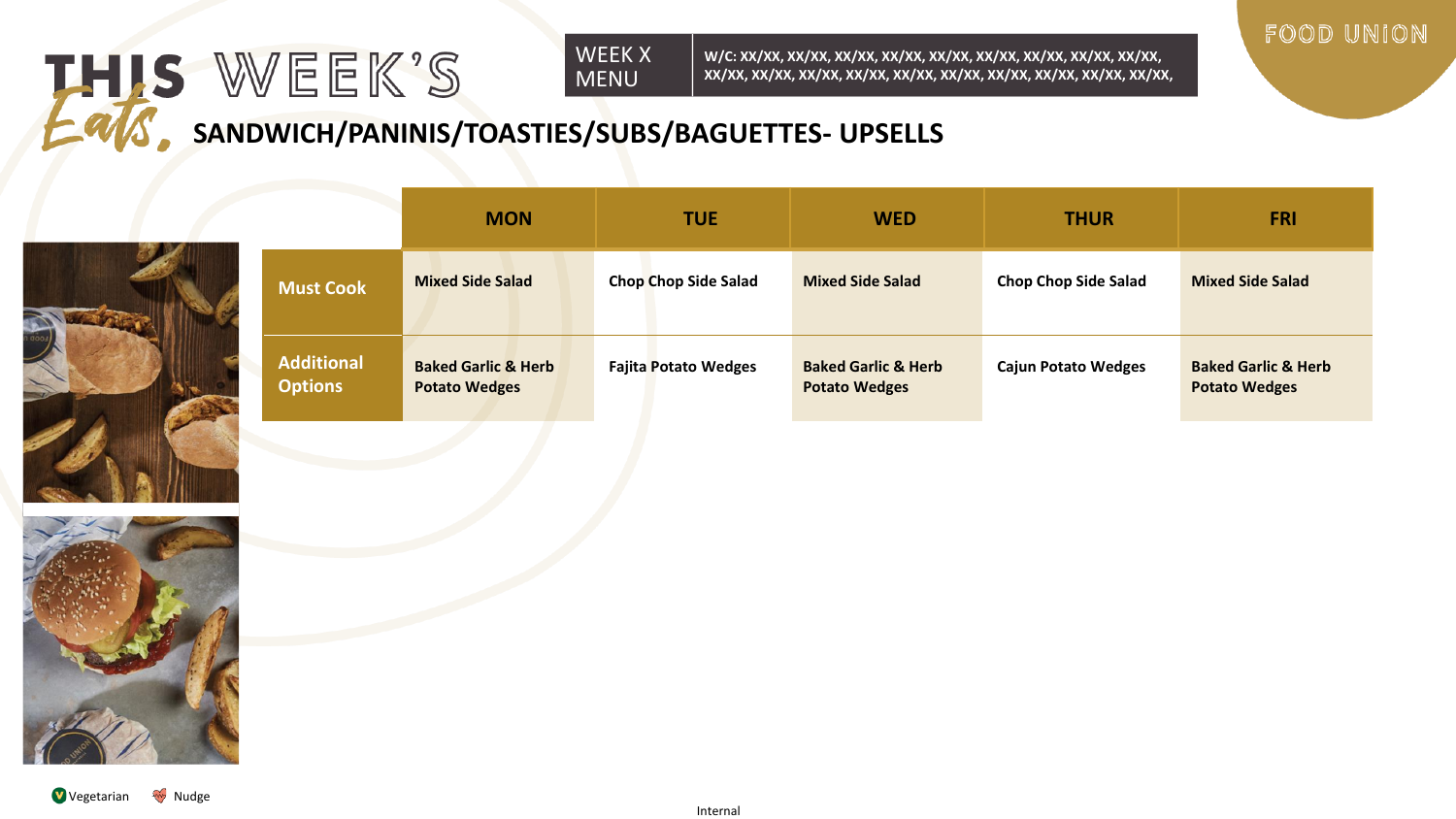## THIS WEEK'S WEEK X MENU **SALADS & SIDES – ADDITIONALS**

**Additi Option** 



|      | <b>MON</b>                    | <b>TUE</b>                    | <b>WED</b>                    | <b>THUR</b>                   | <b>FRI</b>                    |
|------|-------------------------------|-------------------------------|-------------------------------|-------------------------------|-------------------------------|
|      | <b>Layered Cheddar Cheese</b> | <b>Layered Cheddar Cheese</b> | <b>Layered Cheddar Cheese</b> | <b>Layered Cheddar Cheese</b> | <b>Layered Cheddar Cheese</b> |
|      | <b>Shaker Salad</b>           | <b>Shaker Salad</b>           | <b>Shaker Salad</b>           | <b>Shaker Salad</b>           | <b>Shaker Salad</b>           |
| onal | <b>Chicken Tikka and Rice</b> | <b>Chicken Tikka and Rice</b> | <b>Chicken Tikka and Rice</b> | <b>Chicken Tikka and Rice</b> | <b>Chicken Tikka and Rice</b> |
|      | <b>Shaker Salad</b>           | <b>Shaker Salad</b>           | <b>Shaker Salad</b>           | <b>Shaker Salad</b>           | <b>Shaker Salad</b>           |
| าร   | Noodle and Jerk Chicken       | Noodle and Jerk Chicken       | Noodle and Jerk Chicken       | Noodle and Jerk Chicken       | Noodle and Jerk Chicken       |
|      | <b>Shaker Salad</b>           | <b>Shaker Salad</b>           | <b>Shaker Salad</b>           | <b>Shaker Salad</b>           | <b>Shaker Salad</b>           |
|      | <b>Coronation Chicken</b>     | <b>Coronation Chicken</b>     | <b>Coronation Chicken</b>     | <b>Coronation Chicken</b>     | <b>Coronation Chicken</b>     |
|      | <b>Salad</b>                  | Salad                         | Salad                         | Salad                         | Salad                         |

**W/C: XX/XX, XX/XX, XX/XX, XX/XX, XX/XX, XX/XX, XX/XX, XX/XX, XX/XX, XX/XX, XX/XX, XX/XX, XX/XX, XX/XX, XX/XX, XX/XX, XX/XX, XX/XX, XX/XX,** 

Vegetarian **W** Nudge

# FOOD UNION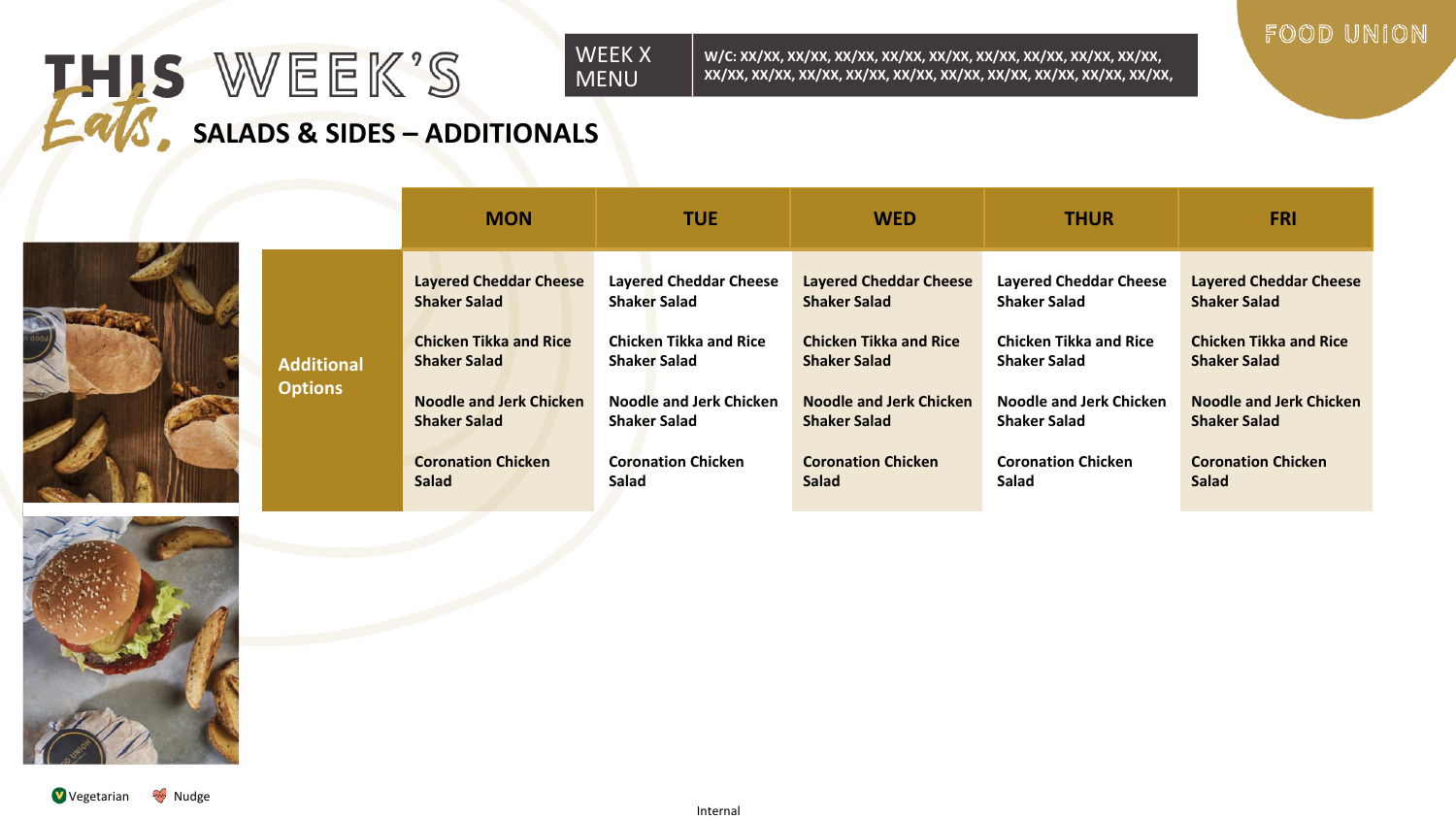**W/C: XX/XX, XX/XX, XX/XX, XX/XX, XX/XX, XX/XX, XX/XX, XX/XX, XX/XX, XX/XX, XX/XX, XX/XX, XX/XX, XX/XX, XX/XX, XX/XX, XX/XX, XX/XX, XX/XX,** 



# **HEALTHY SNACKS – MUST COOKS & ADDITIONALS**



THIS WEEK'S

|                                     | <b>MON</b>                                                                                                                                                                                                                                                                          | <b>TUE</b>                                                                                                                                                                                                                                                                          | <b>WED</b>                                                                                                                                                                                                                                                                          | <b>THUR</b>                                                                                                                                                                                                                                                                         | <b>FRI</b>                                                                                                                                                                                                                                                                          |
|-------------------------------------|-------------------------------------------------------------------------------------------------------------------------------------------------------------------------------------------------------------------------------------------------------------------------------------|-------------------------------------------------------------------------------------------------------------------------------------------------------------------------------------------------------------------------------------------------------------------------------------|-------------------------------------------------------------------------------------------------------------------------------------------------------------------------------------------------------------------------------------------------------------------------------------|-------------------------------------------------------------------------------------------------------------------------------------------------------------------------------------------------------------------------------------------------------------------------------------|-------------------------------------------------------------------------------------------------------------------------------------------------------------------------------------------------------------------------------------------------------------------------------------|
| <b>Must Cook</b>                    | <b>Pineapple Pot</b><br><b>Watermelon Pot</b>                                                                                                                                                                                                                                       | <b>Pineapple Pot</b><br><b>Watermelon Pot</b>                                                                                                                                                                                                                                       | <b>Pineapple Pot</b><br><b>Watermelon Pot</b>                                                                                                                                                                                                                                       | <b>Pineapple Pot</b><br><b>Watermelon Pot</b>                                                                                                                                                                                                                                       | <b>Pineapple Pot</b><br><b>Watermelon Pot</b>                                                                                                                                                                                                                                       |
| <b>Additional</b><br><b>Options</b> | <b>Fruit and Cherry</b><br><b>Yoghurt Pot</b><br>Crudités with<br><b>Houmous</b><br><b>Grape Pot</b><br><b>Fruit and Strawberry</b><br><b>Yoghurt Pot</b><br><b>Cucumber Sticks with</b><br><b>Houmous</b><br><b>Carrot Sticks with</b><br><b>Houmous</b><br><b>Fruit Salad Pot</b> | <b>Fruit and Cherry</b><br><b>Yoghurt Pot</b><br>Crudités with<br><b>Houmous</b><br><b>Grape Pot</b><br><b>Fruit and Strawberry</b><br><b>Yoghurt Pot</b><br><b>Cucumber Sticks with</b><br><b>Houmous</b><br><b>Carrot Sticks with</b><br><b>Houmous</b><br><b>Fruit Salad Pot</b> | <b>Fruit and Cherry</b><br><b>Yoghurt Pot</b><br>Crudités with<br><b>Houmous</b><br><b>Grape Pot</b><br><b>Fruit and Strawberry</b><br><b>Yoghurt Pot</b><br><b>Cucumber Sticks with</b><br><b>Houmous</b><br><b>Carrot Sticks with</b><br><b>Houmous</b><br><b>Fruit Salad Pot</b> | <b>Fruit and Cherry</b><br><b>Yoghurt Pot</b><br>Crudités with<br><b>Houmous</b><br><b>Grape Pot</b><br><b>Fruit and Strawberry</b><br><b>Yoghurt Pot</b><br><b>Cucumber Sticks with</b><br><b>Houmous</b><br><b>Carrot Sticks with</b><br><b>Houmous</b><br><b>Fruit Salad Pot</b> | <b>Fruit and Cherry</b><br><b>Yoghurt Pot</b><br>Crudités with<br><b>Houmous</b><br><b>Grape Pot</b><br><b>Fruit and Strawberry</b><br><b>Yoghurt Pot</b><br><b>Cucumber Sticks with</b><br><b>Houmous</b><br><b>Carrot Sticks with</b><br><b>Houmous</b><br><b>Fruit Salad Pot</b> |

Vegetarian W Nudge

Internal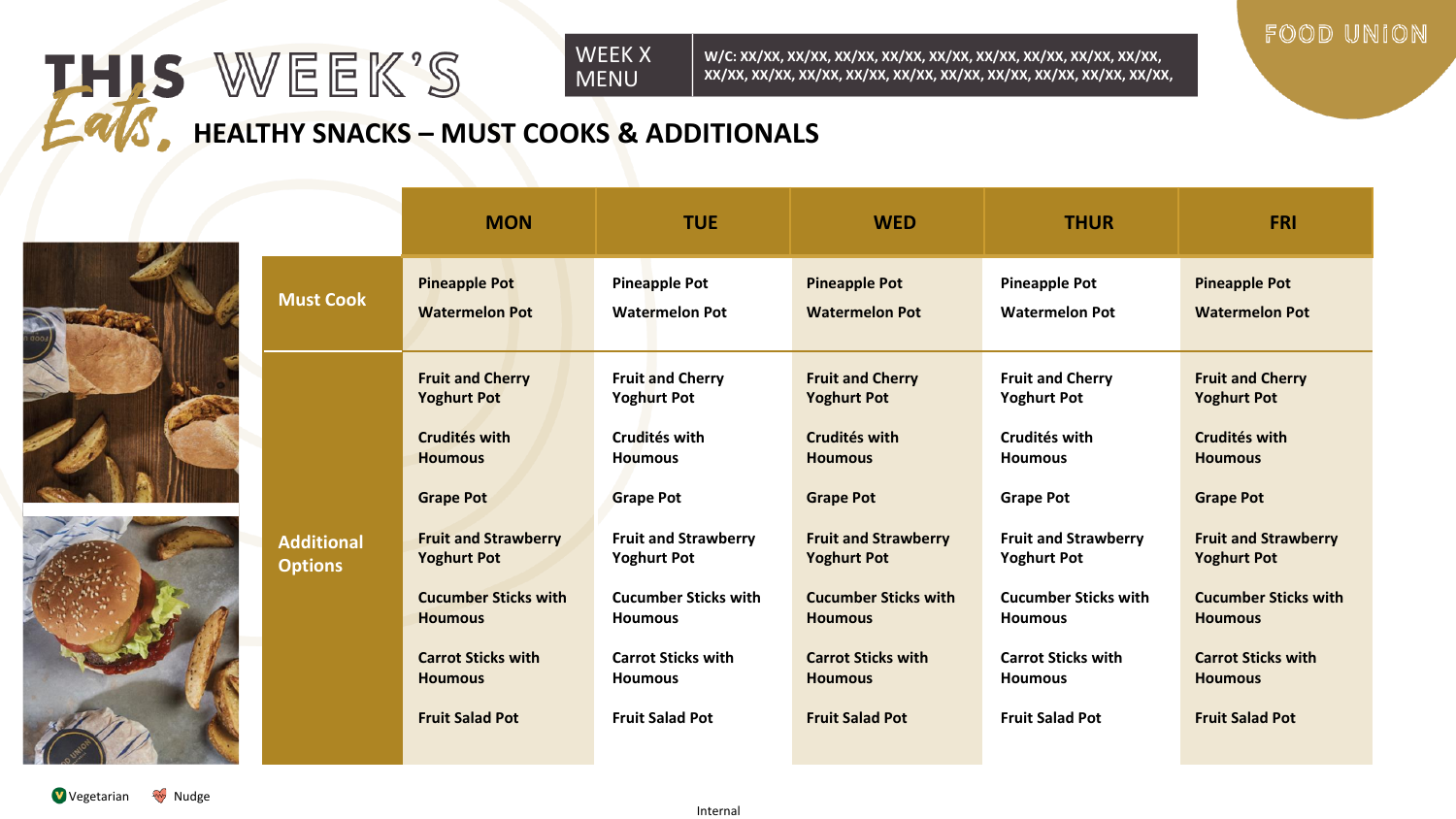# THIS WEEK'S WEEK X MENU **PASTA – ADDITIONAL COOKS & UPSELLS**





|                                     | <b>MON</b>                                             | <b>TUE</b>                                             | <b>WED</b>                                             | <b>THUR</b>                                            | <b>FRI</b>                                             |
|-------------------------------------|--------------------------------------------------------|--------------------------------------------------------|--------------------------------------------------------|--------------------------------------------------------|--------------------------------------------------------|
|                                     | <b>Arrabiata Pasta</b>                                 | Arrabiata Pasta                                        | <b>Arrabiata Pasta</b>                                 | Arrabiata Pasta                                        | <b>Arrabiata Pasta</b>                                 |
| Pasta                               | <b>Italian Chicken Pasta</b>                           | <b>Italian Chicken Pasta</b>                           | <b>Italian Chicken Pasta</b>                           | <b>Italian Chicken Pasta</b>                           | <b>Italian Chicken Pasta</b>                           |
| <b>Additional</b>                   | <b>BBQ Chicken Pasta</b>                               | <b>BBQ Chicken Pasta</b>                               | <b>BBQ Chicken Pasta</b>                               | <b>BBQ Chicken Pasta</b>                               | <b>BBQ Chicken Pasta</b>                               |
| <b>Options</b>                      | <b>Carbonara Pasta</b>                                 | Carbonara Pasta                                        | <b>Carbonara Pasta</b>                                 | Carbonara Pasta                                        | Carbonara Pasta                                        |
|                                     | <b>Bolognese Pasta</b>                                 | <b>Bolognese Pasta</b>                                 | <b>Bolognese Pasta</b>                                 | <b>Bolognese Pasta</b>                                 | <b>Bolognese Pasta</b>                                 |
|                                     | <b>Cajun Chicken Sizzler</b><br><b>Pizza</b>           | Cajun Chicken Sizzler<br><b>Pizza</b>                  | <b>Cajun Chicken Sizzler</b><br><b>Pizza</b>           | Cajun Chicken Sizzler<br>Pizza                         | <b>Cajun Chicken Sizzler</b><br><b>Pizza</b>           |
| <b>Pizza</b>                        | <b>Hawaiian Pizza</b>                                  | <b>Hawaiian Pizza</b>                                  | <b>Hawaiian Pizza</b>                                  | <b>Hawaiian Pizza</b>                                  | <b>Hawaiian Pizza</b>                                  |
| <b>Additional</b><br><b>Options</b> | <b>Bacon Pizza</b>                                     | <b>Bacon Pizza</b>                                     | <b>Bacon Pizza</b>                                     | <b>Bacon Pizza</b>                                     | <b>Bacon Pizza</b>                                     |
|                                     | <b>Veggie Hot One Pizza V</b>                          | Veggie Hot One Pizza                                   | <b>Veggie Hot One Pizza D</b>                          | Veggie Hot One Pizza                                   | <b>Veggie Hot One Pizza V</b>                          |
|                                     | Vegan Margherita Pizza                                 | Vegan Margherita Pizza                                 | Vegan Margherita Pizza                                 | Vegan Margherita Pizza                                 | Vegan Margherita Pizza                                 |
|                                     | <b>Mixed side salad</b>                                | <b>Mixed side salad</b>                                | <b>Mixed side salad</b>                                | Mixed side salad                                       | <b>Mixed side salad</b>                                |
| <b>Sides</b>                        | Coleslaw                                               | Coleslaw                                               | Coleslaw                                               | Coleslaw                                               | Coleslaw                                               |
|                                     | <b>Baked Garlic &amp; Herb</b><br><b>Potato Wedges</b> | <b>Baked Garlic &amp; Herb</b><br><b>Potato Wedges</b> | <b>Baked Garlic &amp; Herb</b><br><b>Potato Wedges</b> | <b>Baked Garlic &amp; Herb</b><br><b>Potato Wedges</b> | <b>Baked Garlic &amp; Herb</b><br><b>Potato Wedges</b> |

**W/C: XX/XX, XX/XX, XX/XX, XX/XX, XX/XX, XX/XX, XX/XX, XX/XX, XX/XX, XX/XX, XX/XX, XX/XX, XX/XX, XX/XX, XX/XX, XX/XX, XX/XX, XX/XX, XX/XX,**  FOOD UNION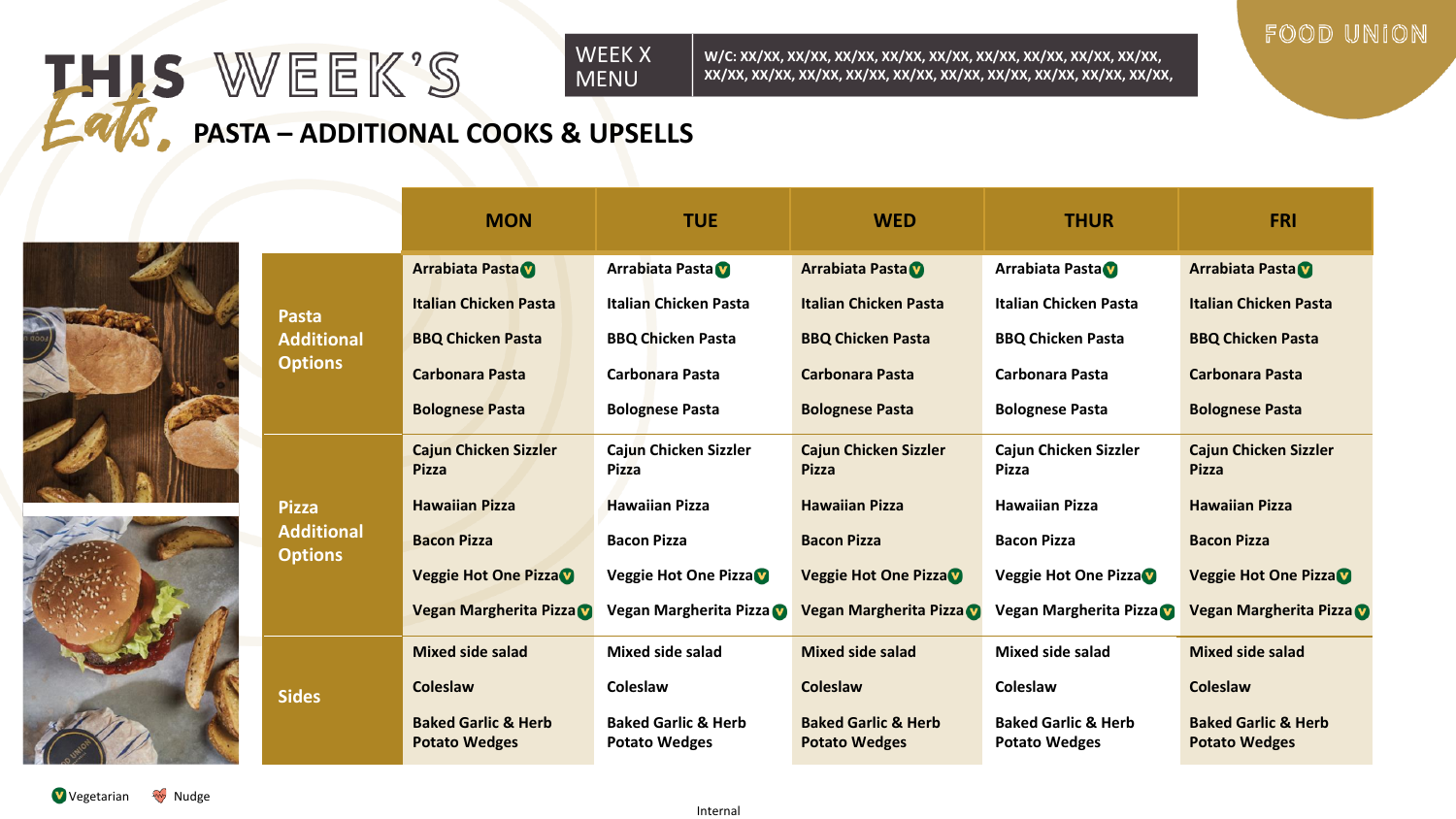### THIS WEEK'S WEEK X MENU

**W/C: XX/XX, XX/XX, XX/XX, XX/XX, XX/XX, XX/XX, XX/XX, XX/XX, XX/XX, XX/XX, XX/XX, XX/XX, XX/XX, XX/XX, XX/XX, XX/XX, XX/XX, XX/XX, XX/XX,** 



**BAKERY– MUST COOKS & ADDITIONAL ITEMS**





|                                     | <b>MON</b>                                                                                                                                                                                                                                                        | <b>TUE</b>                                                                                                                                                                                                                                                               | <b>WED</b>                                                                                                                                                                                                                                                               | <b>THUR</b>                                                                                                                                                                                                                                                       | <b>FRI</b>                                                                                                                                                                                                                                                               |
|-------------------------------------|-------------------------------------------------------------------------------------------------------------------------------------------------------------------------------------------------------------------------------------------------------------------|--------------------------------------------------------------------------------------------------------------------------------------------------------------------------------------------------------------------------------------------------------------------------|--------------------------------------------------------------------------------------------------------------------------------------------------------------------------------------------------------------------------------------------------------------------------|-------------------------------------------------------------------------------------------------------------------------------------------------------------------------------------------------------------------------------------------------------------------|--------------------------------------------------------------------------------------------------------------------------------------------------------------------------------------------------------------------------------------------------------------------------|
| <b>Bakery</b><br><b>Must Cook</b>   | <b>Chocolate Brownie</b><br><b>Iced Bun</b><br><b>Jam Doughnut</b><br><b>Blueberry Muffin</b><br><b>Chocolate Crispy Bar</b><br><b>Sweet Waffle</b>                                                                                                               | <b>Chocolate Brownie</b><br>Iced Bun<br>Jam Doughnut<br><b>Blueberry Muffin</b><br><b>Chocolate Crispy Bar</b><br><b>Sweet Waffle</b>                                                                                                                                    | <b>Chocolate Brownie</b><br><b>Iced Bun</b><br><b>Jam Doughnut</b><br><b>Blueberry Muffin</b><br><b>Chocolate Crispy Bar</b><br><b>Sweet Waffle</b>                                                                                                                      | <b>Chocolate Brownie</b><br><b>Iced Bun</b><br>Jam Doughnut<br><b>Blueberry Muffin</b><br><b>Chocolate Crispy Bar</b><br><b>Sweet Waffle</b>                                                                                                                      | <b>Chocolate Brownie</b><br><b>Iced Bun</b><br><b>Jam Doughnut</b><br><b>Blueberry Muffin</b><br><b>Chocolate Crispy Bar</b><br><b>Sweet Waffle</b>                                                                                                                      |
| <b>Additional</b><br><b>Options</b> | <b>Shortbread</b><br><b>Individual Victoria</b><br>Sponge<br><b>Carrot Cake</b><br><b>Orange Drizzle Muffin</b><br><b>Lemon Drizzle Muffin</b><br><b>Apple Muffin</b><br><b>Raspberry Flapjack</b><br><b>Muffin</b><br><b>Oat Cookie</b><br><b>Fruit Flapjack</b> | <b>Shortbread</b><br><b>Individual Victoria</b><br><b>Sponge</b><br><b>Carrot Cake</b><br><b>Orange Drizzle Muffin</b><br><b>Lemon Drizzle Muffin</b><br><b>Apple Muffin</b><br><b>Raspberry Flapjack</b><br><b>Muffin</b><br><b>Oat Cookie</b><br><b>Fruit Flapjack</b> | <b>Shortbread</b><br><b>Individual Victoria</b><br><b>Sponge</b><br><b>Carrot Cake</b><br><b>Orange Drizzle Muffin</b><br><b>Lemon Drizzle Muffin</b><br><b>Apple Muffin</b><br><b>Raspberry Flapjack</b><br><b>Muffin</b><br><b>Oat Cookie</b><br><b>Fruit Flapjack</b> | <b>Shortbread</b><br><b>Individual Victoria</b><br>Sponge<br><b>Carrot Cake</b><br><b>Orange Drizzle Muffin</b><br><b>Lemon Drizzle Muffin</b><br><b>Apple Muffin</b><br><b>Raspberry Flapjack</b><br><b>Muffin</b><br><b>Oat Cookie</b><br><b>Fruit Flapjack</b> | <b>Shortbread</b><br><b>Individual Victoria</b><br><b>Sponge</b><br><b>Carrot Cake</b><br><b>Orange Drizzle Muffin</b><br><b>Lemon Drizzle Muffin</b><br><b>Apple Muffin</b><br><b>Raspberry Flapjack</b><br><b>Muffin</b><br><b>Oat Cookie</b><br><b>Fruit Flapjack</b> |

Vegetarian <sup>W</sup> Nudge